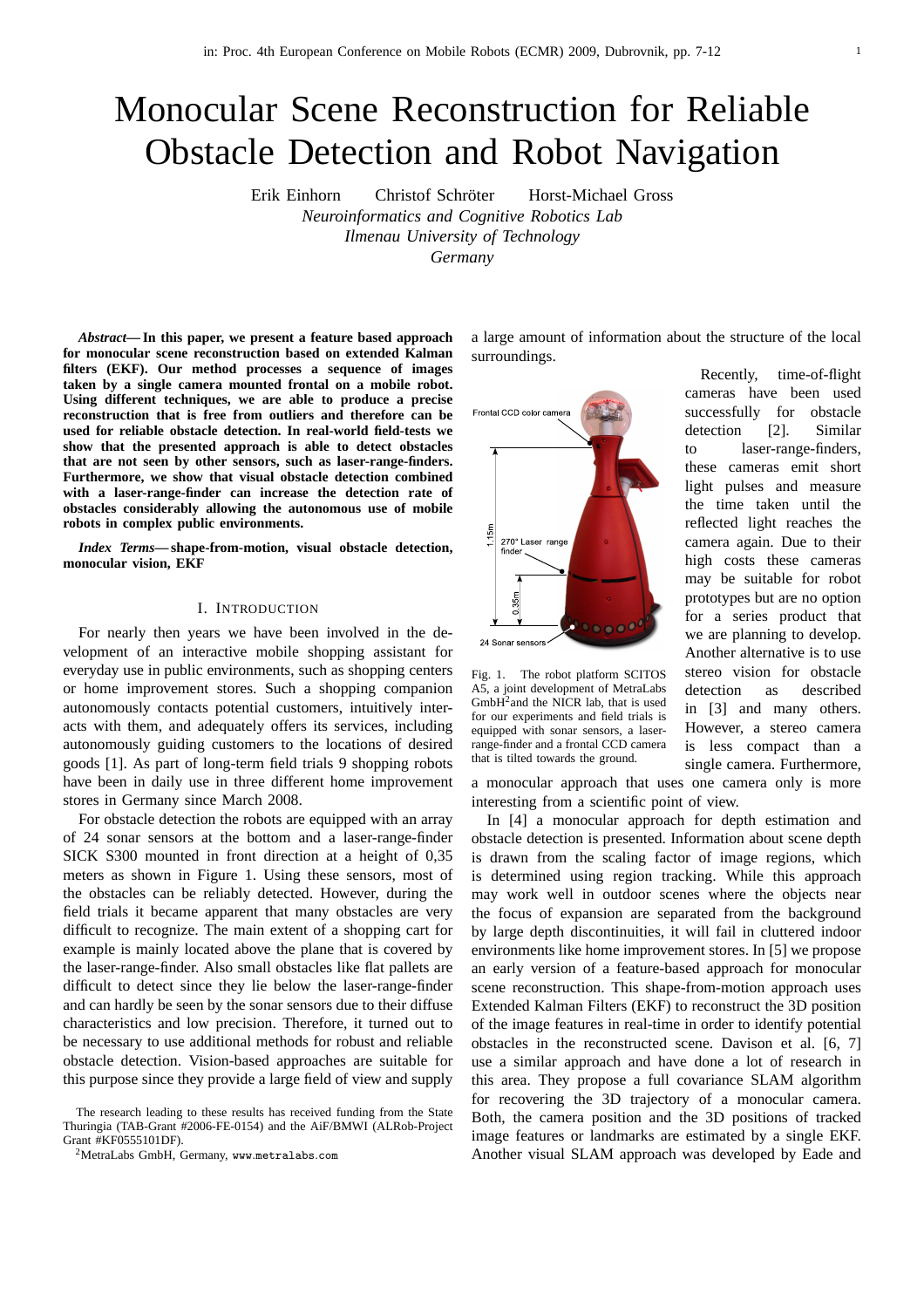Drummond [8]. Their graph-based algorithm partitions the landmark observations into nodes of a graph to minimize statistical inconsistency in the filter estimates [9].

However, Eade and Drummond's "Visual SLAM" as well as Davison's "MonoSLAM" are both mainly focusing on the estimation of the camera motion, while a precise reconstruction of the scenery is less important. As we want to use the reconstructed scene for obstacle detection and local map building, our priorities are vice versa. We are primarily interested in a precise and dense reconstruction of the scene and do not focus on the correct camera movement, since the distance of the objects relative to the camera and the robot respectively is sufficient for obstacle avoidance. Actually, we are using the robot's odometry to obtain information on the camera movement. In contrast to Eade and Davison who generally move their camera sidewards in their examples, our camera is mounted in front of the mobile robot and, therefore, moves along its optical axis (see Figure 1). Compared to lateral motion, this forward motion leads to higher uncertainties in the depth estimates due to a smaller parallax. This fact was also proven by Matthies and Kanade [10] in a sensitivity analysis.

The main contribution of this paper is a monocular featurebased approach for scene reconstruction that combines a number of different techniques that are known from research areas like Visual SLAM or stereo vision to achieve a robust algorithm for reliable obstacle detection that must fulfill the following requirements:

- 1) A dense reconstruction to reduce the risk of missing or ignoring an obstacle
- 2) The positions of obstacles that appear in the field of view should be correctly estimated as early as possible to allow a fast reaction in motion control
- 3) Outliers must be suppressed to avoid false positive detections that result in inadequate path planning or unnecessary avoidance movements

The presented algorithm is based on our previous work [5] and was improved by several extensions. In the next sections, we describe our approach in detail and show how it can be used for visual obstacle detection. Finally, we present experimental results and conclude with an outlook for future work.

#### II. MONOCULAR SCENE RECONSTRUCTION

As stated before, we use a single calibrated camera that is mounted in front of the robot (see Figure 1). During the robot's locomotion, the camera is capturing a sequence of images that are rectified immediately according to the intrinsic camera parameters. Thus, different two-dimensional views of a scene are obtained and can be used for the scene reconstruction.

#### *A. Feature Selection*

In these images distinctive image points (image features) are detected. For performance reasons we use the "FAST" highspeed corner detector [11], since SIFT or SURF features still require too much computation time. The selected features are then tracked in subsequent frames while recovering their 3D positions.

# *B. State Representation*

Davison et al. [6, 7] use a single EKF for full covariance SLAM, i.e. for recovering the camera pose as well as the 3D positions of the tracked image features simultaneously. In this algorithm the inversion of the innovation covariance matrix while computing the EKF update will dominate the overall runtime resulting in a complexity of  $O(n^3)$  for large feature feature counts n. Currently, such an approach only is able to handle up to 100 features in real-time.

In [12] the computation of pose and structure is split into two steps. In the first step, a single EKF is applied to recover the camera position using a fixed number of reconstructed features. During the second step  $n$  EKFs are used to recover the 3D positions of  $n$  features, where one EKF is used per feature. Both steps are repeated in an interleaved way. Obviously, this is a coarse approximation of the full covariance SLAM since correlations between the different features are not taken into account. However, this approximation results in a heavy reduction of the computational complexity to  $O(m^3) + O(n)$ . Here  $O(m^3)$  - the complexity of the pose estimation during the first step - is constant, since the number  $m$  of features that are used in the first step remains constant, too. Thus, the overall complexity for large feature counts  $n$  is  $O(n)$ .

Since we require a dense reconstruction of the scene for obstacle detection, we have to cope with a large number of features which cannot be handled by a full covariance SLAM approach in real-time. Therefore, we also use one EKF per feature to recover the structure of the scene similar to [12]. Each feature i is associated with a state vector  $y_i$  that represents the 3D position of the feature and a corresponding covariance matrix  $\Sigma_i$ .

Different parametrizations for the 3D positions of the features have been proposed in literature. The most compact representation is the XYZ-representation where the position of each feature is parameterized by its Euclidean coordinates in 3-space. Davison et al. [7] have shown that this representation has several disadvantages since the position uncertainties for distant features are not well represented by a Gaussian distribution. Instead, they propose an inverse depth representation, where the 3D position of each feature  $i$  can be described by the following vector:

$$
\mathbf{y_i} = (\mathbf{c}_i, \theta_i, \varphi_i, \lambda_i)^\top, \tag{1}
$$

where  $c_i \in \mathbb{R}^3$  is the optical center of the camera from which the feature *i* was first observed, and  $\theta_i$ ,  $\phi_i$  is the azimuth and elevation of the unit ray that points from  $c_i$  to the 3D point of the feature. This ray is given by its direction vector:

$$
\mathbf{m}(\theta_i, \phi_i) = (\cos \theta_i \cos \phi_i, \cos \theta_i \sin \phi_i, -\sin \theta_i)^\top \quad (2)
$$

The last element  $\lambda_i$  of the state vector in equation(1) denotes the inverse of the features depth  $d_i = \lambda_i^{-1}$  along the ray.

Parsley et. al [13] have shown that this inverse depth  $\lambda_i$ might become negative during the EKF update and proposed an alternative negative logarithmic parameterization where the inverse depth  $\lambda_i$  is replaced by  $l_i = -\log(d)$ . In our experiments, this parametrization resulted in a inferior convergence of the EKFs. Therefore, we are going to use the inverse parametrization here.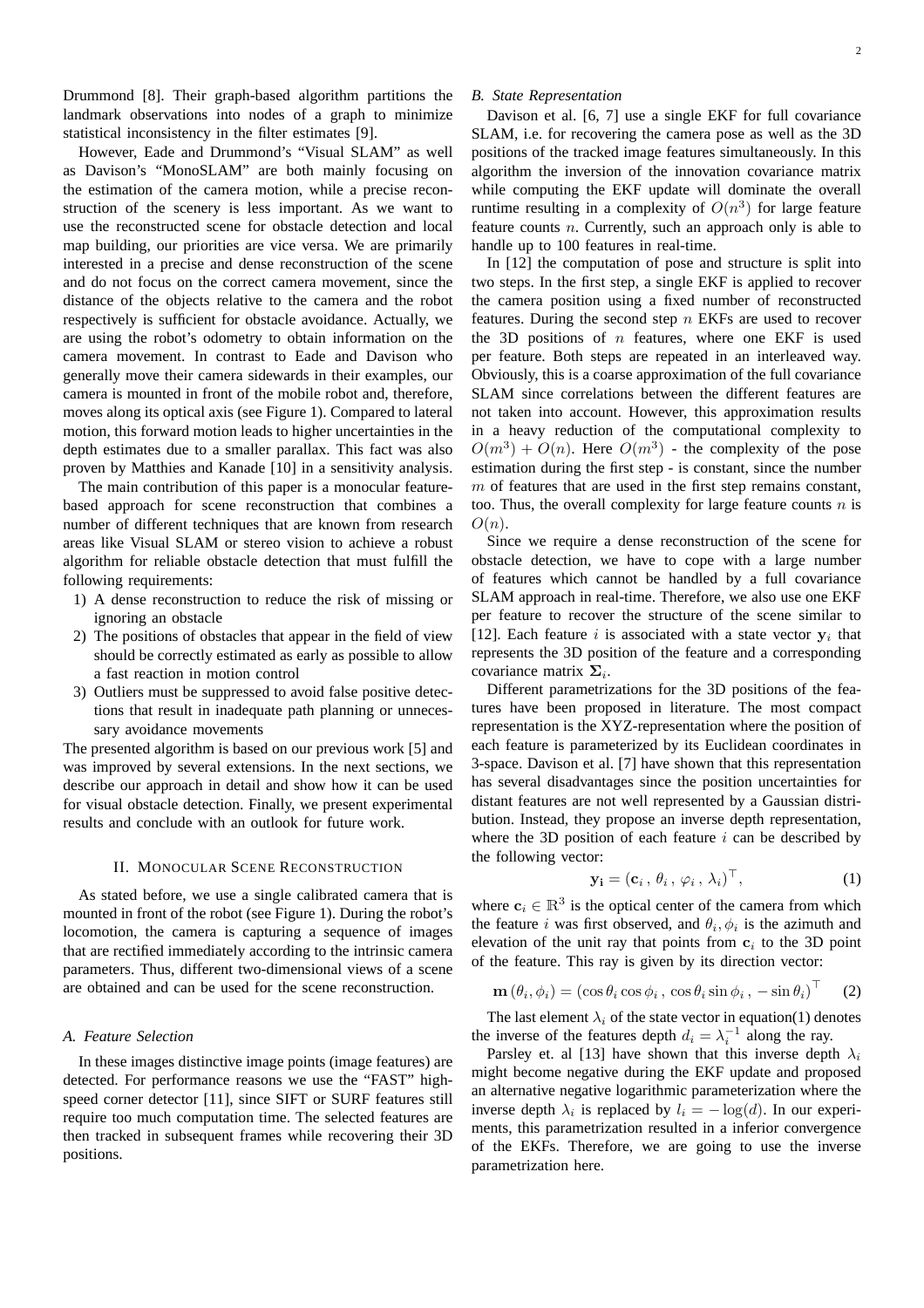# *C. Feature Tracking*

While the robot is moving, the image features are tracked in subsequent frames. In [5] we used a feature matching approach that finds correspondences between homologue features in subsequent frames based on a bipartite graph matching. While that approach is suitable for SIFT or SURF features, it has some shortcomings with less complex feature descriptors like image patches.

Here, we use a guided active search for tracking the features through the image sequence. As descriptor we utilize a  $16 \times 16$ pixel image patch around each feature.

First, the image position  $x_i^-$  of each feature is predicted by projecting the current estimate of its 3D position  $y_i$  back onto the image plane using  $\tilde{\mathbf{x}}_i^- = h(\mathbf{y}_i, \mathbf{P})$  with the measurement function<sup>3</sup>:

$$
h(\mathbf{y}_i, \mathbf{P}) = \mathbf{P}\left(\lambda \tilde{\mathbf{c}}_i + \left(\begin{array}{c} \mathbf{m}\left(\theta_i, \phi_i\right) \\ 0 \end{array}\right)\right). \tag{3}
$$

Here  $P = KR[I] - c$  is the projection matrix containing the current orientation R, the current position c, and intrinsic calibration matrix  $\bf{K}$  of the camera the current image was captured with (see [14] for details). The current camera pose is obtained from the robot's odometry data. We will get back to this with some more information in a later subsection.

For each feature  $i$ , the corresponding image point is searched in the current image around the predicted image position  $x_i^-$  by computing the sum of absolute differences (SAD) with the image patch that is stored as descriptor of the feature. The image point that yields the lowest SAD is chosen. To achieve sub-pixel precision, we fit a 2D parabola into the computed SAD error surface around the chosen image point and use the coordinate of the apex as position of the corresponding image point. The search is restricted to an elliptical region that is defined by projecting the error covariance  $\Sigma_i$  of the feature's 3D position estimate to the image plane. The covariance matrix of this elliptical region is computed within the EKF and is known as innovation covariance:

$$
\mathbf{S}_{i} = \mathbf{H}_{i} \mathbf{\Sigma}_{i} \mathbf{H}_{i}^{\top} + \mathbf{R}_{i}, \tag{4}
$$

where  $H_i$  denotes the Jacobian of the measurement function in equation (3) and  $\mathbf{R}_i$  is the  $2 \times 2$  measurement covariance matrix that is set to  $\mathbf{R}_i = 5$  I in our experiments.

One major problem of patch-based approaches for feature matching are occlusions near object edges, where the patch covers two different objects with large depth discontinuities (see Figure 2a). During the matching, this leads to a decision conflict since the part of the patch that belongs to the background object moves in a different way than the foreground object. As a result, the reconstructed 3D points along object borders are blurred in different depths. For stereo matching, various adaptive window approaches have been proposed to tackle this problem.

Here, we apply a variation of the multiple window approach presented in [15] and [16]. Instead of using a single  $16 \times 16$ pixel correlation window, the window is split into five subwindows as shown in Figure 2. The SADs are computed for



Fig. 2. (a) The correlation window is split into 5 sub-windows and allows better tracking along object boundaries. (b) For computing the SAD of each sub-window the data can be stored efficiently in SSE/MMX registers.

each sub-window  $C_i$ . The final correlation value C is formed by adding the correlation value  $C<sub>o</sub>$  of the central sub-window and the values of the two best surrounding correlation windows  $C_b$  and  $C_s$ :

$$
C = C_0 + C_b + C_s, \, b = \operatorname*{argmin}_{i > 0} C_i, \, s = \operatorname*{argmin}_{i > 0, i \neq b} C_i. \tag{5}
$$

This measure of similarity performs better near object boundaries since at least two sub-windows are located on a single object in most cases. Depending on the dominant image structure, the correspondence is either attached to the foreground or the background object, reducing the blur along the reconstructed object borders. Using the SSE2 processor instruction PSADBW, the correlation values can be computed efficiently. This instruction simultaneously computes the SAD for 16 consecutive pixels while it sums the SADs for the first 8 pixels separately from the back most pixels within one 128 bit SSE register. Therefore, splitting the window into 5 sub-windows results in very little computational overhead compared to a single correlation window. This performance improvement is a major reason for choosing the SAD as similarity measure. Besides the correlation value, we compute an occlusion score by adding the correlation values of the two worst matching surrounding sub-windows:

$$
C_{occ} = C_b + C_s, b = \underset{i>0}{\operatorname{argmax}} C_i, s = \underset{i>0, i \neq b}{\operatorname{argmax}} C_i.
$$
 (6)

Both the correlation value C and the occlusion score  $C_{occ}$  are normalized by the number of pixels in the used sub-windows.

## *D. Descriptor Update*

Davison et al. [7] also use the image patch around the feature as descriptor. While they capture this descriptor only once when the feature is first observed, we used a contrary philosophy in [5], where we update the descriptor every time the feature is tracked in a new image. Both variants have pros and cons. If the descriptor is never adapted, the feature cannot be tracked over long distances since the appearance changes too much due to affine and perspective deformations, especially when using a forward moving camera or robot. If, on the other hand, the descriptor is updated with every frame,

<sup>&</sup>lt;sup>3</sup>For better differentiation we notate homogeneous vectors as  $\tilde{\mathbf{x}}$  and Euclidean vectors as x, where  $\tilde{\mathbf{x}} = (\mathbf{x}, 1)^{\top} \cdot s$ ,  $s \in \mathbb{R}$  tracking errors might be accumulated over several frames,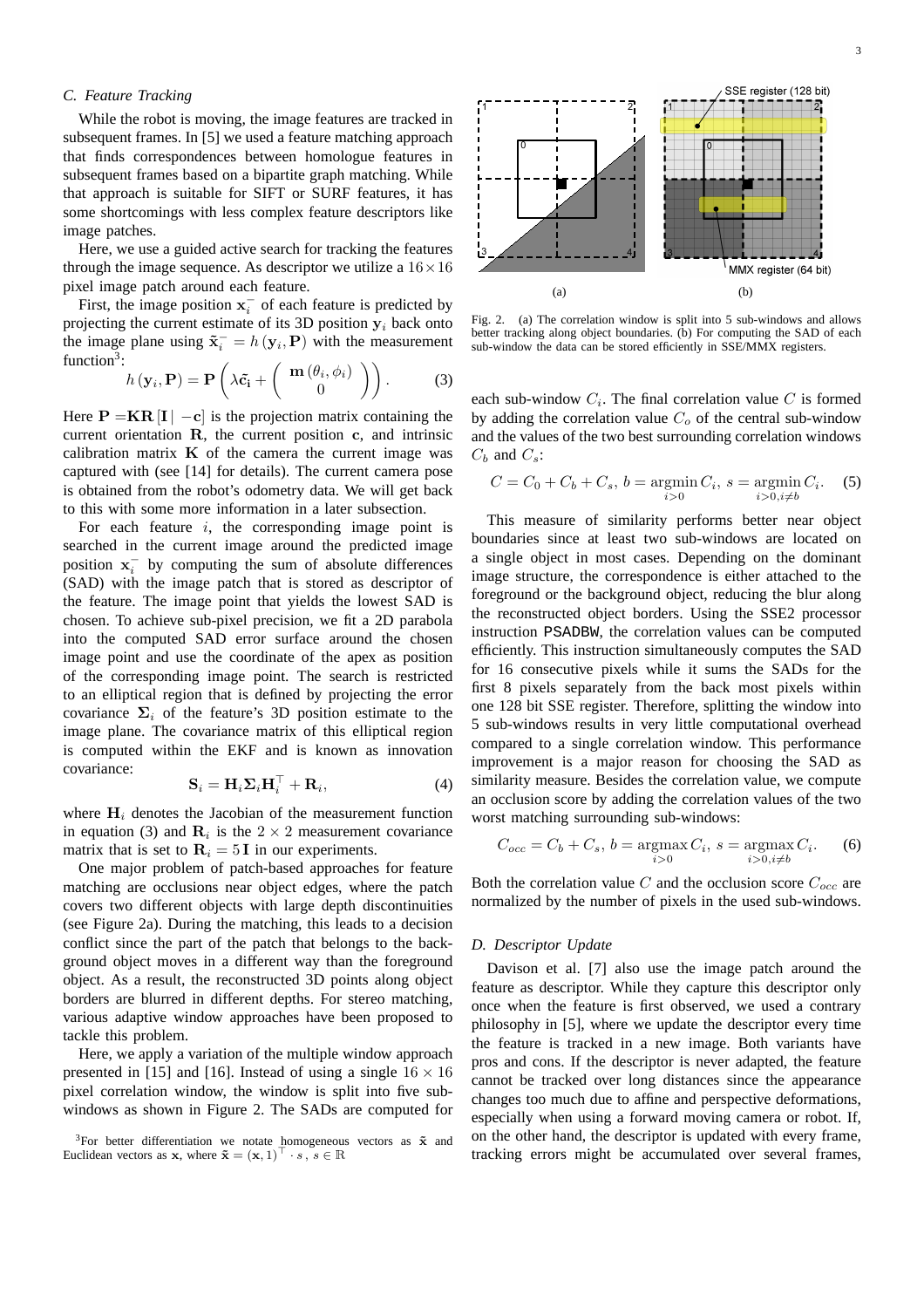and the descriptor might move along the edges of object boundaries and does not represent a single fixed feature. This usually occurs near occlusions and leads to incorrect estimates.

Therefore, we use the aforementioned occlusion score  $C_{occ}$ to determine whether updating the descriptor is reasonable or not. If the normalized occlusion score  $C_{occ}$  exceeds a certain threshold the descriptor remains unachanged, otherwise it is replaced by the corresponding patch in the current image. Using this technique, most features can be tracked over long distances while the projective deformations are compensated by permanent descriptor updates. Feature descriptors near occlusions are not updated to allow stable tracking along object boundaries.

#### *E. Odometry Correction*

As stated before, we use the robot's odometry to retrieve the position of the camera for each image. However, due to latencies in transmitting the image data from the camera to the memory the time when the images were captured cannot be determined precisely. Depending upon the current CPU usage and load on the main bus, the delay may vary between 30 and 50 ms. Therefore, the odometry data cannot be assigned exactly to an image. These inaccuracies constitute a negative impact, especially if the angular velocity of the robot is changing rapidly. Additional errors are caused by the joggle of the camera when driving over a bumpy floor.

To correct these inaccuracies, we tried to estimate the camera's position using different methods. We used another EKF additional to the 3D positions of the features in an interleaved way similar to [12], and we applied a Gauss-Newton method to estimate the orientation of the camera by minimizing the back-projection error. Both, the EKF and the Gauss-Newton method were able to recover the camera pose or orientation respectively but did not achieve a higher precision than SCITOS's odometry, which already has a good accuracy. As an alternative we tried to use a particle filter (PF) for estimating the camera pose. First the particles are updated using a motion model. Then we choose a constant number of  $m = 15$  features that were tracked in the current image. Thereby, features whose 3D positions are estimated with sufficient precision are chosen in a way to cover the image uniformly. The importance weight of each particle  $k$  is then computed by adding the squared Mahalanobis distances between the projected 3D positions  $\mathbf{x}_i^{-(k)} = h(\mathbf{y}_i, \mathbf{P}_k)$  of the selected features and their tracked image position  $x_i$  with respect to the innovation covariance  $S_i$  from equation (4) :

$$
w_k = -\log\left(\sum_{i=0}^m \left(\mathbf{x}_i^{-(k)} - \mathbf{x}_i\right)^\top \mathbf{S}_i^{-1} \left(\mathbf{x}_i^{-(k)} - \mathbf{x}_i\right)\right), \tag{7}
$$

where  $P_k$  is the projection matrix computed from the camera pose that is estimated by the k-th particle.

This PF achieves better results than the Gauss-Newton method and the EKF for pose estimation. We assume that this is a result of the shape of the error function that is minimized by both methods. Although the error function is smooth in large scale, it is bumpy near the minimum due to slightly erroneous image measurements making it difficult to find the

proper minimum for an iterative method. However, this needs to be further investigated.

# *F. Measurement Update*

After the features are tracked and the camera pose is refined, the 3D positions of the features will be updated using the usual EKF update equations leading to a more precise reconstruction of the scenery.

#### *G. Feature State Initialization*

Lost features that left the camera's field of view or that cannot be tracked in the previous step are replaced be new features. Different methods for initializing the state of new features have been proposed in related literature. Some researchers initialize the features at a constant depth while others use a delayed initialization, where the position of a new features is estimated using a PF e.g. before it is inserted into the EKF cycle. However, since we want to use the approach for obstacle detection, we have to obtain a reliable estimate as early as possible in the estimation process. In [5] we have shown how to use a multi-baseline stereo approach for initializing new features. The approach uses the images that were captured *before* the feature was first detected and searches along the epipolar line for corresponding image regions by computing the SAD. By accumulating the SAD error over multiple images, a reliable initial inverse depth estimate is obtained. Additionally, we treat the SAD error along the epipolar line as probability distribution and fit a Gaussian distribution near the minimum in order to obtain a variance of the initial estimate that is used for initializing the error covariance matrix  $\Sigma_i$ .

#### III. OBSTACLE DETECTION

For obstacle detection, we perform the described monocular scene reconstruction for 200-300 salient features of the scene simultaneously. Afterwards, the reconstructed features have to undergo some post-processing where outliers and unreliable estimates are removed. From all reconstructed features, we only use those that meet the following criteria:

- the estimated height must be above 0.1m; obstacles below this threshold cannot be detected safely
- the variance of the estimated inverse depth taken from the error covariance matrix  $\Sigma_i$  must lie below a threshold of 0.005
- the distance to the camera must have been smaller than 3m when the feature was observed for the last time

The last criterion mainly removes virtual features that arise where the boundaries of foreground and background objects intersect in the image. These features do not correspond to a single 3D point in the scene and cannot be estimated properly.

The features that pass the above filters may still contain a few outliers. Therefore, we examine the neighborhood of each feature. Features that contain less than 4 neighbors within a surrounding sphere with a radius of 0.3m are regarded as outliers and will be rejected. The remaining features are inserted into an occupancy map by projecting them on the xy-plane. This occupancy map is merged with a laser map by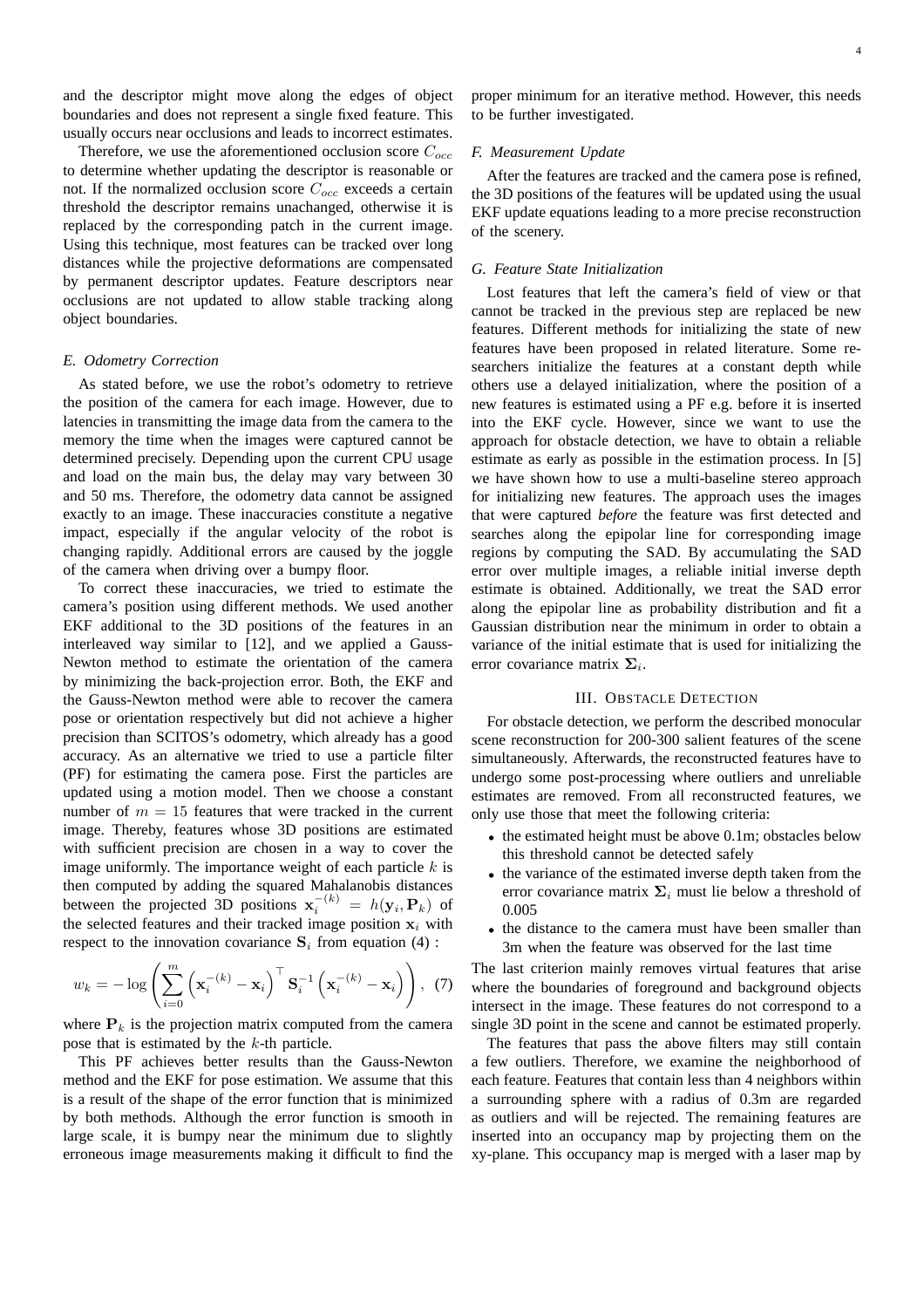

Figure 3. Map created by combining visual information (red dots) and laser-range-finder (blue). The robot's trajectory and moving direction is denoted by the dashed line. The ground truth is highlighted in gray. The visual map consists of about 8200 reconstructed points.<br>Obstacles detected using Obstacles detected vision only are labeled using numbers. The images on the right show the obstacles as seen by the front camera. The image on the left was taken using a handheld 8 megapixel camera.

choosing the highest occupancy for each cell in both maps. Finally, the merged map is used for both local path planning and obstacle avoidance.

### IV. RESULTS

Figure 3 shows such a map where laser and visual information is merged. For image acquisition a 1/4" CCD fire-wire camera is installed on the robot that is mounted at a height of 1.15m and tilted by 35° towards the ground (see Figure 1). The occupancy map that is created using the laser-range-finder is colored in blue where the different shades of blue correspond to the probability that a cell is occupied. The position of the features that were reconstructed using visual information and the approach presented in this paper are colored in red. In the map, a total number of about 8,200 visual features is shown. While creating the map, a total number of 15,400 points was reconstructed, where 6,000 features where filtered due to a bad variance, 1,000 features were classified as belonging to the ground and 100 were detected as outliers.

For better evaluation and for visualization purposes a ground truth map was created and is highlighted in gray in the background of Figure 3. For building the ground truth, we took images of the scene using a hand held Canon EOS 350D 8.0 megapixel camera and used a bundle adjustment tool $4$  for creating a precise reconstruction of the scene which finally was edited and labeled manually.

The map covers an area of  $14m \times 12m$  within a home improvement store where our tests were conducted. This test area contains typical obstacles that we identified as problematic during the field test since they cannot be detected by the laserrange-finder due to their reflection properties, their form or too

low height. Some of these obstacles are numbered from 1 to 5 in Figure 3. In detail these obstacles are:

- 1) an empty Euro-pallet with a height of 11cm
- 2) a ladder
- 3) a low shopping cart with goods that jut out at both ends
- 4) a high shopping cart
- 5) shelves that extend into the scene.

All of these obstacles cannot be seen by the laser-range-finder and, therefore, might result in collisions. However, using our visual approach these obstacle can be detected robustly. In Figure 4 we try to quantify this result. For each obstacle, we have manually labeled those parts of the outline that are relevant for navigation and obstacle avoidance during the above test run using the ground truth map. The statistics in Figure 4 show the percentage of the relevant obstacle boundaries that were detected by our visual approach, the laser-range-finder and a combination of vision and laser. These results show that major parts of the above mentioned obstacles can be detected. Furthermore, it can be seen that the detection rate for all relevant objects in the scene can be increased significantly by 20% compared to obstacle detection using a laser-range-finder only.

Additional tests were carried out in the garden center of the home improvement store where a bumpy stone floor leads to vibrations. Figure 5a shows a front camera image of this area. However, neither the increased shaking of the camera due to the rough ground outdoors resulted in a degradation of the reconstruction nor did the repetitive texture of the floor lead to outliers or false positive obstacle detections. Features detected on the floor were estimated correctly and classified as free and passable (Figure 5b). Figures 5c and 5d show two synthetic views of the reconstructed scene, where the point features were rendered using their image patches. Using this

<sup>4</sup>Bundler: http://phototour.cs.washington.edu/bundler/